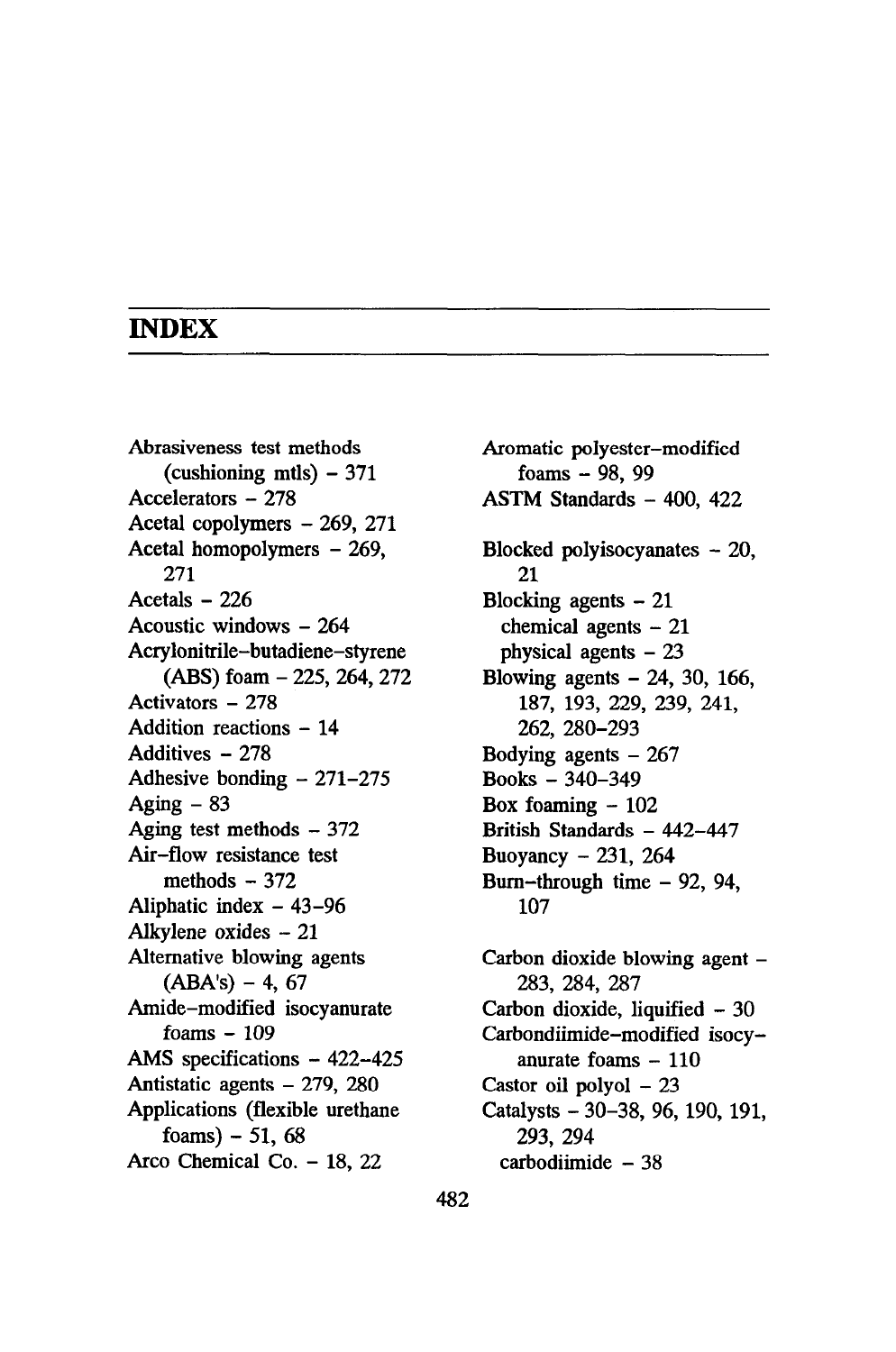$cyclotrimerization - 33$ delayed action - 32 heterocyclic amine - 32 oxazolidone - 37 tertiary amine  $-30-33$ , 61 trimerization  $-33$ tertiary amine  $-30-33$ , 61 Cationic surfactants - 279 Cell-size test methods - 373- 375 Cellular cellulose acetate  $(CCA) - 241$ Cellular plastics  $-1$ , 11 Cellular rubber - 247 Chemical blowing agents  $(CBA's) - 281-283$ Chlorofluorocarbon blowing agents (CFC's) - 281, 282, 287 Chlorofluorocarbons (CFC's) -4, 25, 96  $CFC-11 - 25, 46$  $CFC-12 - 46$ CFC content  $-3$ , 4 Closed-cell foams - 61, 230, 240, 247, 253, 254, 260, 262, 288 CMMR foams  $-67$ Cold-molded foam  $-46$ , 58, 59 Combustion properties - 248, 249, 263 Combustion properties test methods - 376, 378 Comfort cushioning - 248 Commodity resins - 222 Composites (See Foamed composites) Compression/deflection test methods  $-381$ Compression force deflection  $(CFD) - 51$ 

Compressive set - 51 Condensation reactions - 14 Conferences - 349, 353 Cross-linked polyethylene foams - 231, 233 Crosslinking technology - 60, 64 Cushioning properties - 231, 248 Cushioning test methods  $-49$ Cut-flower-holding foams -258 Cyclopentane - 4, 29 Cyclotrimerization reactions - 14, 89 Dantocol DHE - 23 Deep-submergence applica $tions - 264$ Degas time  $-242$ Delayed action catalysts - 295 Density - 73, 74, 78-82 Density profile  $-56, 66$ Dibenzyl sorbitol - 89 Dibutyltin dilaurate - 295 Dichlorodifluoromethane - 103 Dielectric constant - 232 Dielectric properties - 260 Differential scanning calorimetry  $(DSC) - 389$ Differential thermal analysis  $(DTA) - 389$ Diisocyanates, modified  $-20$ Duel-hardness foams - 62, 63 Elastomeric foams - 246 Elastomeric properties - 261 Electric properties  $-229$ , 230, 260 Electrical double-layer effect -8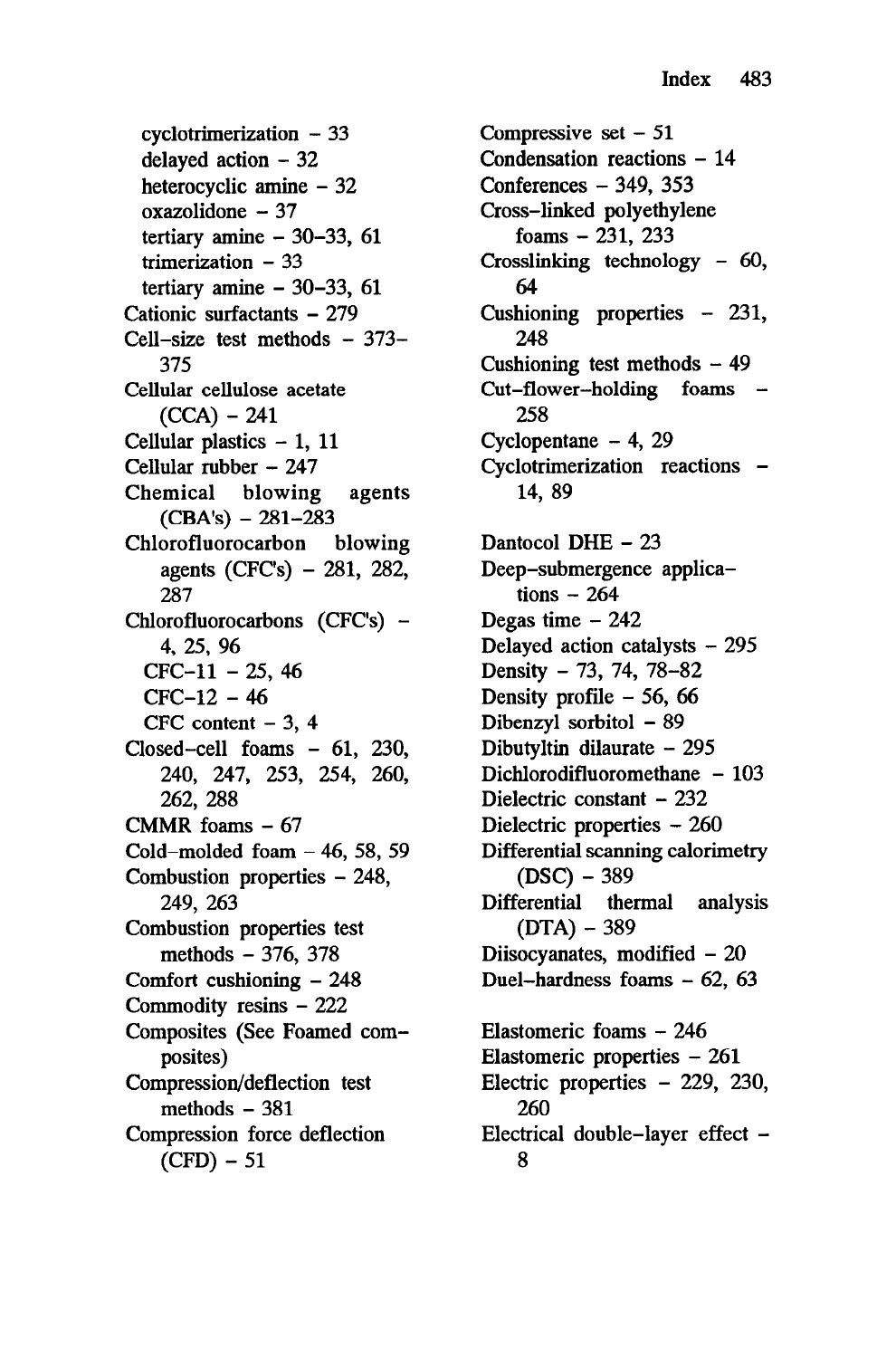Energy-absorbing foams  $-68$ Engineering resins - 222<br>Environmental Agency, Agency, U.S.  $(EPA) - 4$ Epoxides  $-39$ Epoxy foams - 253, 254, 275 Epoxy resins - 109 Equivalent weight  $-21$ Ethylene oxides - 21 Expandable polystyrene (EPS) - 236 Expanded plastics - 11 Fatigue test methods  $-383$ Federal specifications - 439 "Feel" - 247 Filled isocyanurate foams - 111 Fillers - 278 Fire retardants  $-297-302$ additive - 297, 299 reactive - 299 Flame retardants  $-39$ , 54, 91-93, 211 non-reactive  $-40$ reactive  $-40$ testing  $-49$ Flame-retardant flexible foams  $-66$ Flame-retardant rigid foams - 77, 89, 211-212 Flammability - 227, 257, 258, 260, 262, 263 Flexibility of cushioning mtls. test methods  $-384$ Flexible urethane foams  $-46-$ 71, 301 Floral foams - 199 Foam additives  $-4$ Foam formation fundamentals - 5-7, 25 Foam properties  $-47$ 

Foam-in-place process  $-78$ Foamed composites - 163-183 Foamed latex rubber - 282 Foamed plastics - 11 Foaming powders (silicone)- 255 Formaldehyde vapor evolution - 258 Frangible foams - 257  $FREDN-11 - 73$ Friability (fragmentation) test methods  $-384$ Friability  $-100$ , 108 Frothing - 2, 43, 45, 46, 102, 103 Functionality  $-21$ Fungus resistance test methods - 385 Furniture packaging  $-233$ Gibbs theorem  $-6$ , 7 Glossary - 456-481 Graft polyols - 23, 60 Greenhouse effect  $-4$ Hand-mixing process  $-47$ High-performance liquid chromatography (HPLC) -393 High-resilience flexible foams  $(HR) - 46, 58, 60$ Hollow microspheres (micro $ballons) - 147, 148$ Hot-molded foams - 59 Humid aging - 51 Hybrid foams - 14 Hydrocarbon blowing agents  $-4$ Hydrochlorofluorocarbons  $(HCFC's) - 4, 25$ Hydrofluorocarbons  $(HFC's)$  -25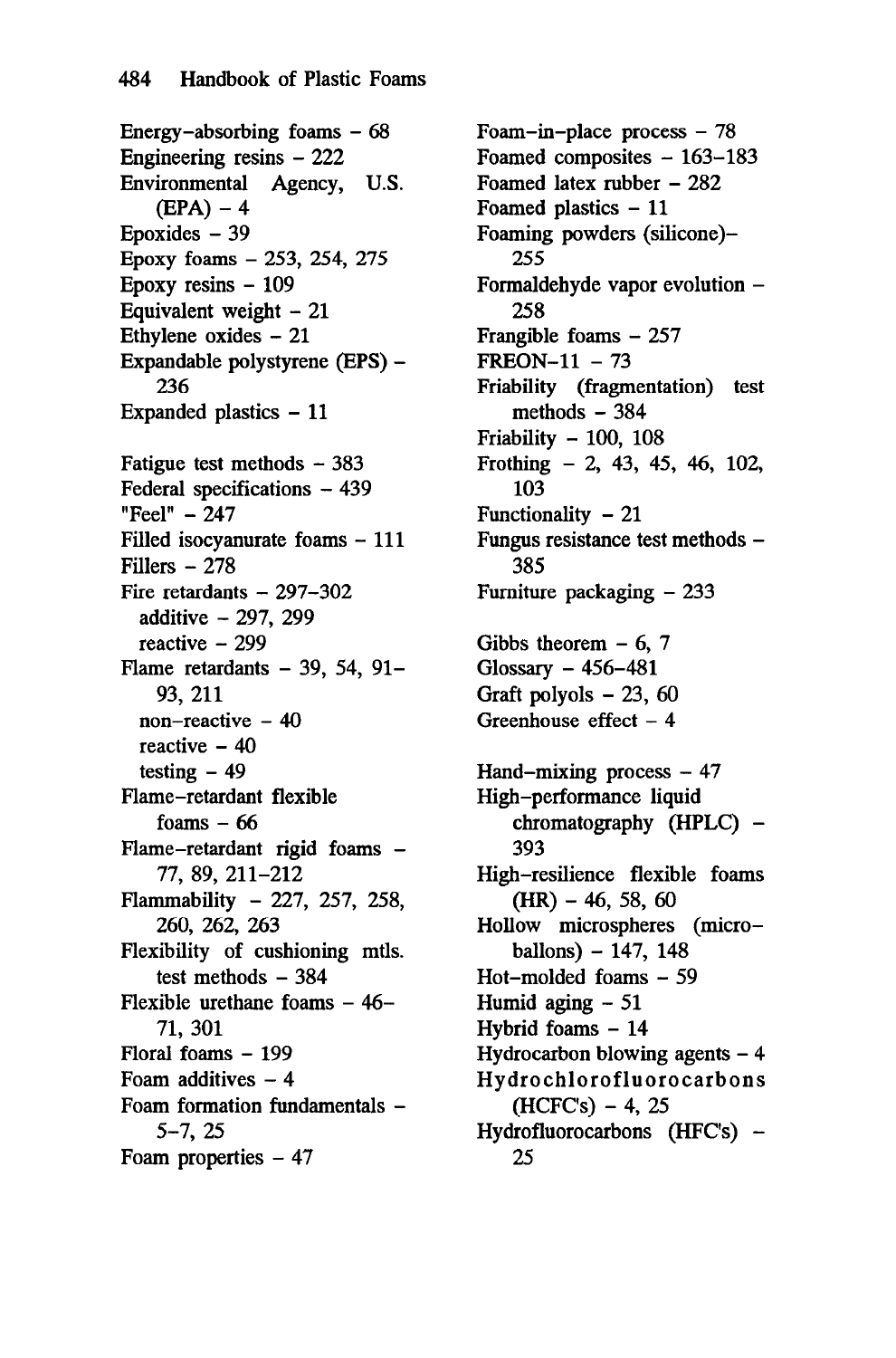Hydrolytic stability test methods  $-385$ Hysteresis curves - 50, 57 Imide-modified isocyanurate foams  $-111$ Indentation force deflection  $(IFD) - 51$ Indentation load response - 248 Industry standards  $-400$ Inflating agents  $-247$ Information sources - 332 Initiators - 21 Injection molding  $-222$ , 226 Integral skin  $-222$ Integral skin foams flexible - 46, 64-65 rigid  $-88$ Interpenetrating polymer networks (IPN's)  $-1$ , 85, 86 Ionomer foams - 234, 273 ISO standards  $-447-454$ Isocyanate-based foams - 14 Isocyanurate linkage - 84 Isocyanurate-modified urethane foams  $-85$ Journals - 332-339 K-factor - 82, 260, 280 Laminated foams for clothing)  $-$ 254 Laminates  $-52$ , 78 Latex foam rubber  $-247$ Limiting oxygen index  $(LOI)$  – 100, 249, 255, 262, 301 Marangoni effect  $-7$ , 190

Markets for plastic foams - 8-9  $MBCA - 64$ 

MD1 - 16, 20 Methylene chloride - 29, 30, 67 Methylene chloride/pentane blends  $-29$ ,  $103$ Microcellular flexible foams -46, 63, 64 Military applications  $-261$ Military handbooks - 437, 438 Military specifications - 435, 436 Military standards - 436, 437 Modified isocyanurate foams -89, 90 Modified polyisocyanurates  $-20$ Moisture vapor transmission (MVT) (See also Water vapor transmission)  $-287$ Mold-release agents - 303, 304 Molded foams  $-47$ , 56, 78 Montreal protocol - 3, 284 n-Pentane- 29 Natural rubber  $-247$ Naval applications  $-248$ , 264 Neoprene rubber  $-247, 248$ Nitrogen gas - 247, 281 Non-CFC-blown foams - 67, 76 Non-standardized test methods  $-389$ Nucleating agents - 304, 305 Nylons (polyamides)  $-273$ , 274 Oligomeric MD1 - 16 One-shot process  $-43$ ,  $44$ ,  $70-$ 71, 75-76 Open-cell count test methods - 385, 386 Open-cell foams - 61, 239, 247, 248, 253, 257, 280

Oxazolidone-modified isocy-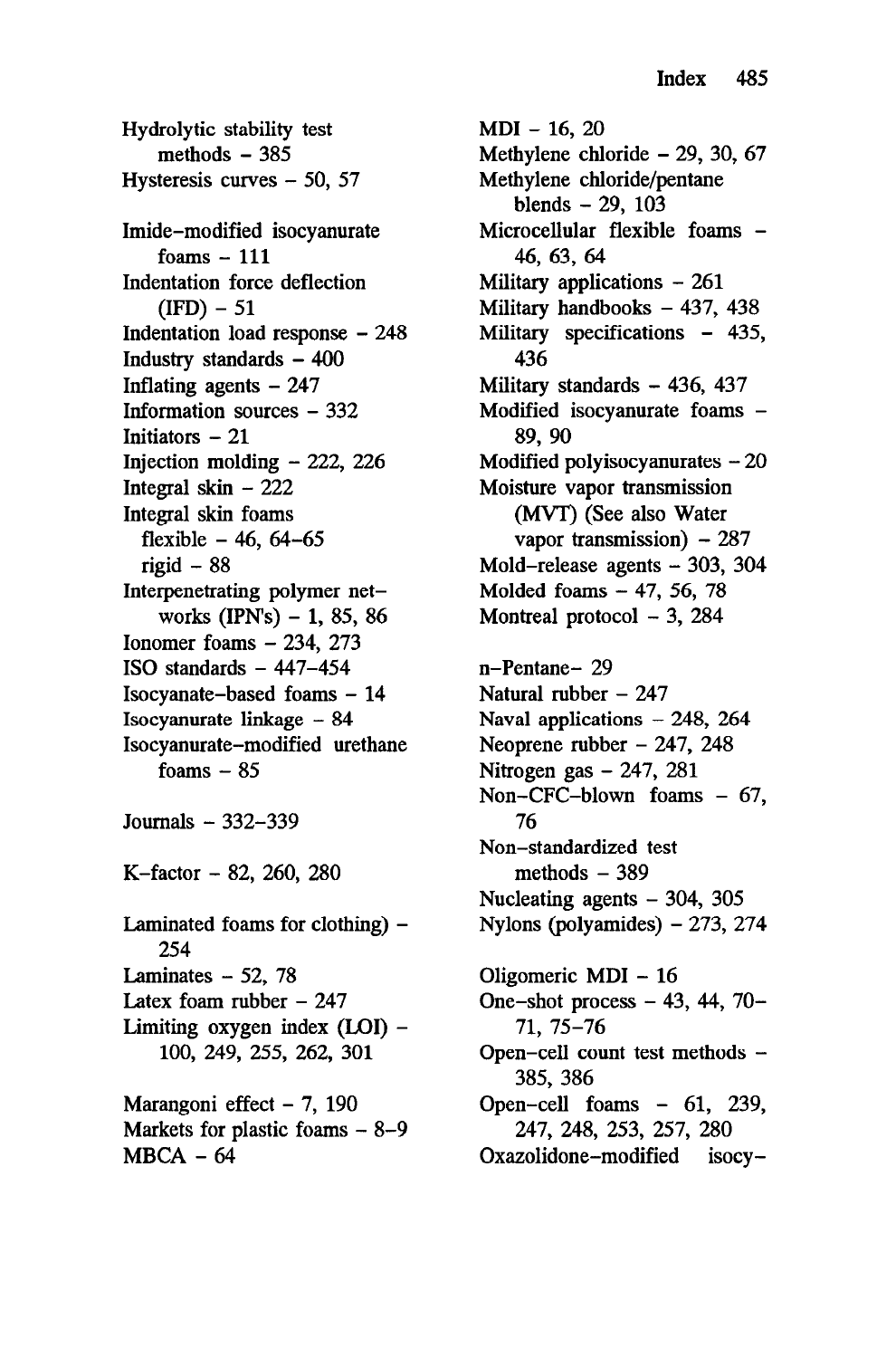anurate foams  $-105$ Ozone-depletion problem  $(ODP) - 4, 25$ Pentane blowing agent - 239, 282 Perfluorocarbons (PFC's) - 19, 29 Periodicals - 332-334 Phenolic foams - 12, 183-220, 275, 302 chemistry - 184 foaming mechanism - 190 foaming processes - 197 foam properties - 204 novalac type  $-183$ , 188 raw materials - 191 resol type  $-183$ , 185 PHO polyol technology - 60 Phosgene-free methods of producing organic isocyanates  $-18$ Phosphanitrilic polymers - 261 Physical blowing agents - 283 Physical properties of TDI - 17 of MD1 - 18 Poly  $bd - 23$ Polyamide foams - 120 Polybenzimidazole foams  $(PBI) - 258, 259$ Polybutylene terephthalate (PBT) foams - 223, 271, 274 Polycarbodiimide foams - 115- 117 Polycarbonate foams (PC) -225, 269, 273 Polycarbonate polyols - 23 Polychloroprene rubber - 247 Polyester foams - 46, 254, 275

Polyester polyols - 21, 23 Polyether foams - 46 Polyether polyols - 21 Polyetherimide foams - 227, 271, 274 Polyethylene foams - 228-230, 232, 273 Polyimide foams (PI) - 259-261 Polyimide foams - 117-120 Polyisocyanates  $-16$ Polyisocyanurate foams - 12, 88-89 Polyisoprene rubber - 247 Polymeric isocyanates - 16 Polymeric MDI - 16 Polyolefin foams - 268, 254, 275 Polyols- 21-23 Polyoxazolidone foams - 117 Polyphenylene oxide, modified foams (PPO)  $-223$ , 270, 273 Polyphosphazene foams - 261, 263 Polypropylene foams (PP) -228, 232, 273 Polystyrene foams (PS) - 228, 235, 269, 270, 273, 301 Polysulfone foams - 242, 270, 274 Polyurea dispersion polyols  $(PHD) - 22$ Polyurea foams - 12, 114-115 Polyurethane foams - 279 Polyurethane foams -407 Polyvinyl chloride foams (PVC) - 269, 272, 306 Popping  $-206$ Potential Hazard Index (PHI) - 263 Pour-in-place foams - 47, 102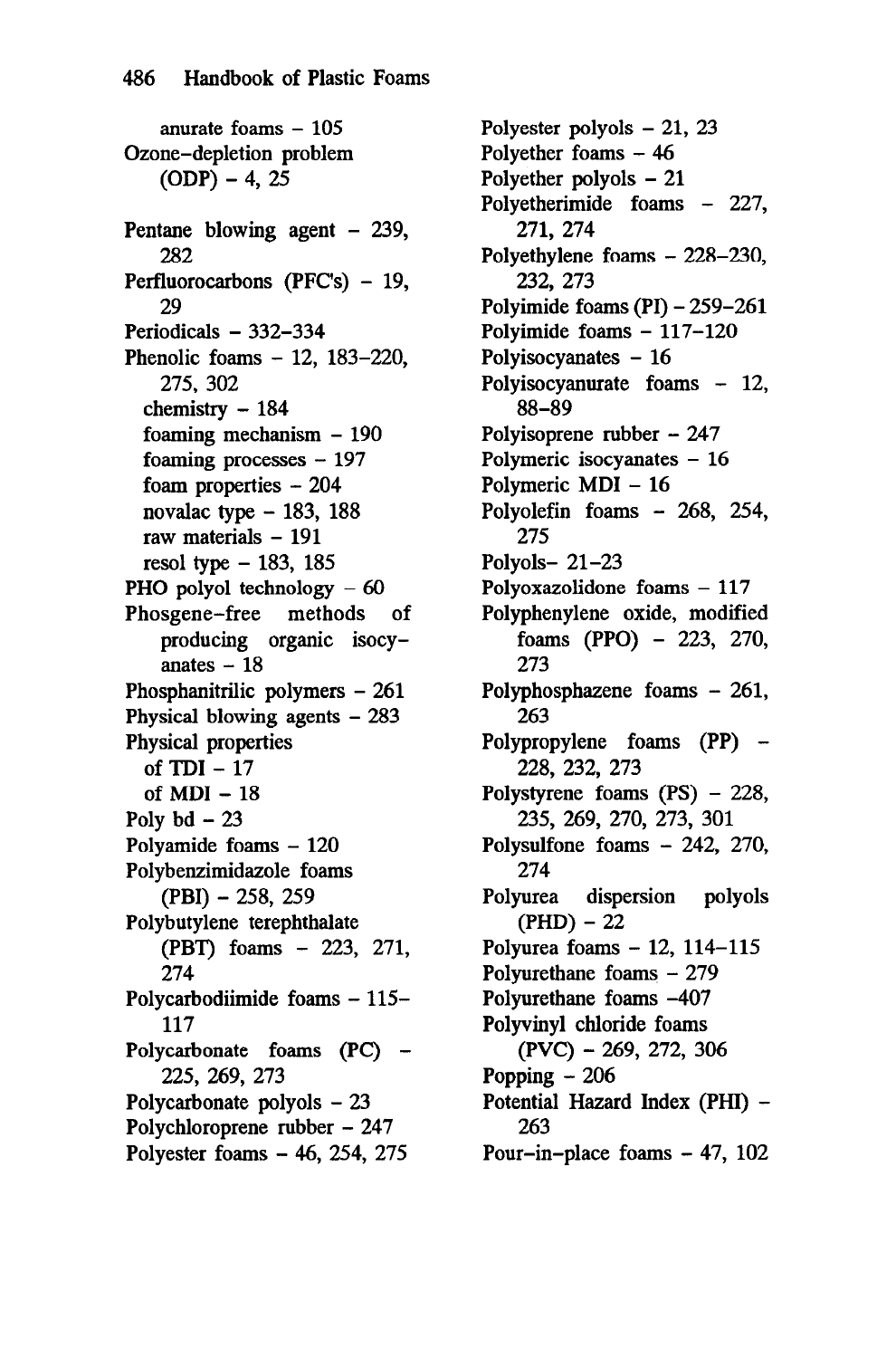PPG Industries - 23 Prepolymer process - 44, 59 Pressure sponge - 241 Proceedings  $-349-353$ Processing aids - 279 Propylene oxide - 21 PTMEG - 22, 63 Punking - 206, 302 Pyranyl foams - 140-147 Quasi-prepolymers - 20  $R-Factor - 280$ Reaction-injection molded  $(RIM)$  foams  $-47$  $Recticel - 30$ Reductive carbonylation  $-18$ Reinforced foams - 223 Reinforcements - 278, 306-307 Resilience (ball-rebound) test method  $-386$ Rigid foams  $-221$ Rigid urethane foams - 71-88, 300 Rise curves  $-45$ Rise time  $-204$ RTV silicone foams - 250, 251  $Sag–factor$  testing  $-49$ Sandwich-core foam - 242 Semi-flexible foams - 46, 69 Semi-prepolymers - 20 process  $-44$ , 75 Semi-rigid foams - 46, 69, 228 Silicone foams (elastomeric) -249-251, 275 Silicone foams (nonelastomeric)  $-255$ Silicone rubber spinge – 249 Slabstock foams  $-47$ , 51-54,

## 78

Smoke density  $-108$ Solubility parameter  $-268$ Solvent cementing  $-267-271$ Sound dampening  $-223$ Specialty foams - 253 Sponge rubber  $-246$ , 248 Spraying - 78, 102 Stabilizers - 305 Standardization documents -395 Stannous octoate catalyst  $-295$ , 296 Strength-to-weight ratio  $-223$ Structural foams - 221-223, 306, 307 Styrene-butadiene rubber  $(SBR) - 247$ Super-soft foam - 46 Surfactants - 38-39, 167, 190, 193, 308-310 Syntactic foams  $-147-162$ , 254, 263-264, 275 applications - 162 phenolic resin-based - 155 polyimide-based - 155 polystyrene-epoxy - 156 prepregs - 156 properties - 157 TDI process  $-71$ Tear resistance test methods -386 Technical bulletins - 349-353 Technical reports – 349–353 Tension test method - 387 Tertiary amine catalysts - 295-297 Test methods  $-49$ , 354 Tetrahydrofuran  $-26$